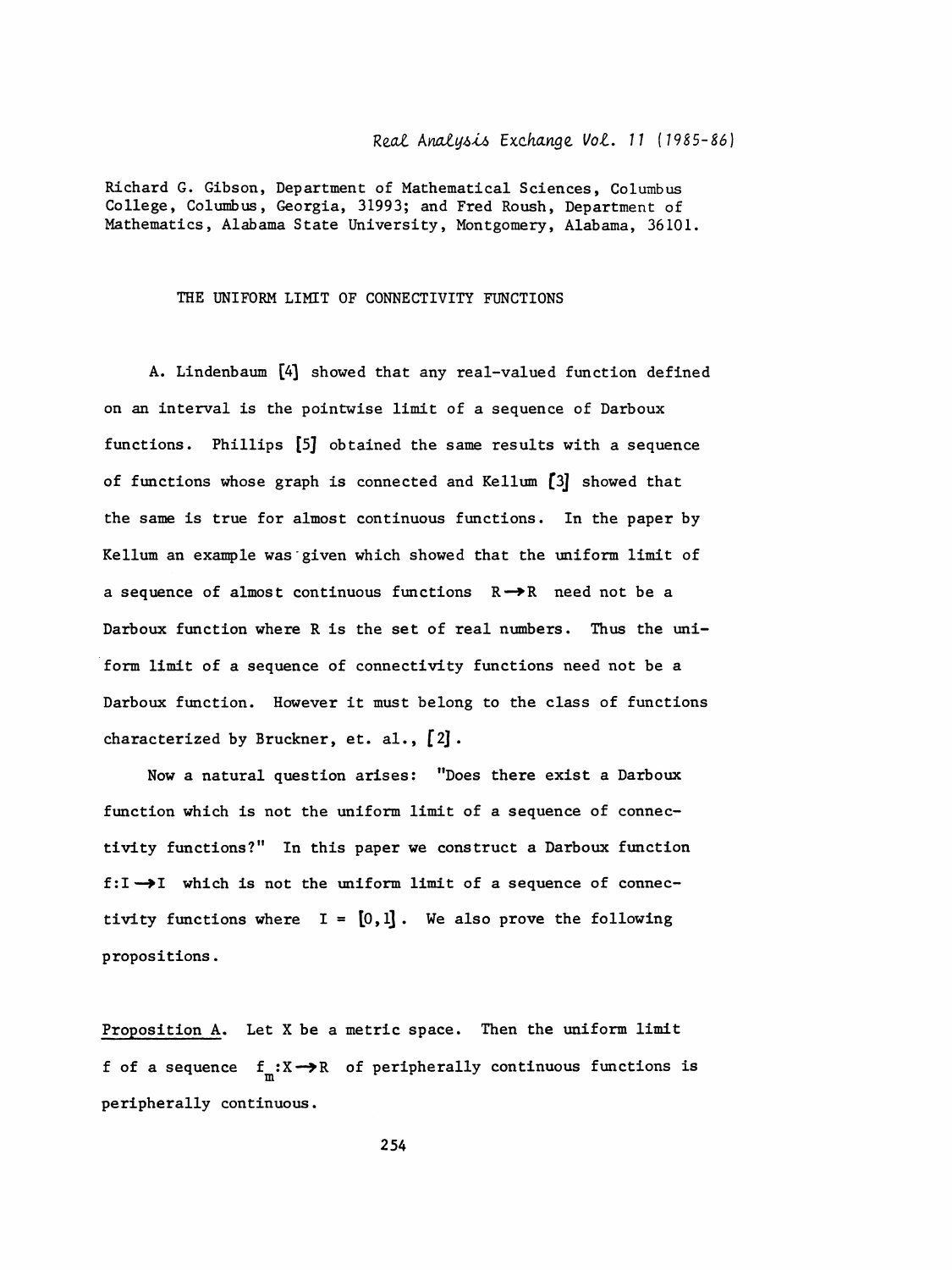The following propositions follow as corollaries from propo sition A.

Proposition B. Let  ${f_m \brace \mathbf{b}$  be a sequence of real-valued functions defined on an interval. If each  $f_{\scriptsize\mbox{m}}^{\phantom{\dagger}}$  is a Baire class  $1$  Darboux function and  $f_{\textrm{m}}^{\phantom{\dag}}$  converges to f uniformly, then <code>f</code> is a Baire class  $l$  Darboux function,  $[l]$ .

Proposition C. Let  $\{f_m\}$  be a sequence of functions such that each  $f_m: I^n \to I$  where  $n \ge 2$ . If each  $f_m$  is a connectivity function and  $f_m$  converges to f uniformly, then f is a connectivity function.

Let X and Y be topological spaces and let  $f: X \rightarrow Y$  be a function. Then f is said to be an almost continuous function provided that if  $U$  is an open subset of  $X \times Y$  containing the graph of f, then U contains the graph of a continuous function with the same domain, f is said to be a connectivity function provided that if C is a connected subset of X, then the graph of f restricted to C is a connected subset of XxY. f is said to be a Darboux function if f(C) is connected in Y whenever C is connected in X. f is said to be peripherally continuous provided that for any  $x \in X$  and any open sets U and V containing x and  $f(x)$ , respectively, there exists an open set  $W$  such that  $x \in W \subset U$  and  $f(bd(W))\subset V$  where bd(W) is the boundary of W.

For real-valued functions defined on an interval, almost

255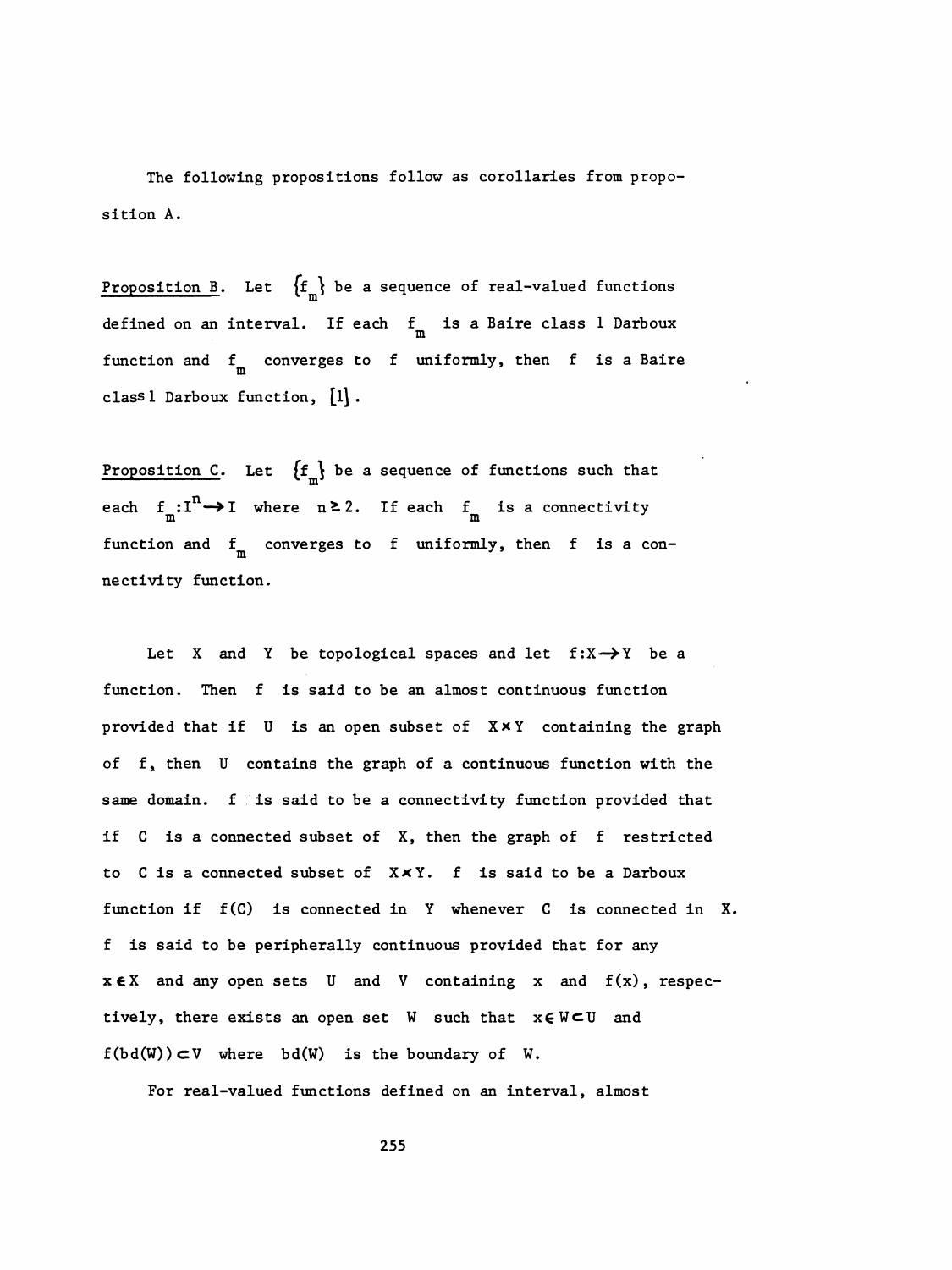continuous functions are connectivity functions, connectivity func tions are Darboux functions, and functions with connected graphs are connectivity functions. A real-valued function f defined on an interval is peripherally continuous if and only if for each x, there exist sequences  $x_m$   $\uparrow$  x and  $y_m \downarrow$  x such that  $f(x) =$ lim f(x<sub>m</sub>) = lim f(y<sub>m</sub>),[6]. Also a Darboux function has this pro $f_{\text{m}}$ ) = lim f(y<sub>m</sub> lim  $f(x_m) = \lim_{m \to \infty} f(y_m)$ , [6]. Also a Darboux function has this pro-<br>perty, and hence it is a peripherally continuous function, [1], [6].

Example. Let  $C \subset I$  be the standard Cantor set. Let  $U_1$  be the set of open intervals removed at odd steps and let  $U_{p}$  be the set of open intervals removed at even steps. In an interval J of  $U_1$  define f to be any Darboux function with graph dense in  $J \times [0, .7]$ . In an interval J of  $U_2$  define f to be any Darboux function with graph dense in  $J \times [.3, 1]$ . On the endpoints of intervals in  $U_1$  let the value of f be 0.2 and on the endpoints of intervals in  $U_2$  let the value of f be 0.8. Elsewhere let f have a value of 0. Thus f is a Darboux function. Since f can be arbitrary on the points of C which are not endpoints of the open intervals removed, there are  $2^{\text{c}}$  of these Darboux functions .

 Let K be the closed set defined as follows. K = (C X [.25, .75]) U ({J x {.75} : J  $\in U_1$ }) U ({J x {.25} : J  $\in U_2'$ ) Then K separates the graph of f as well as the graph of any other function within a vertical distance 0.05 of f. Thus f is not the uniform limit of a sequence of connectivity functions  $I \rightarrow I$ .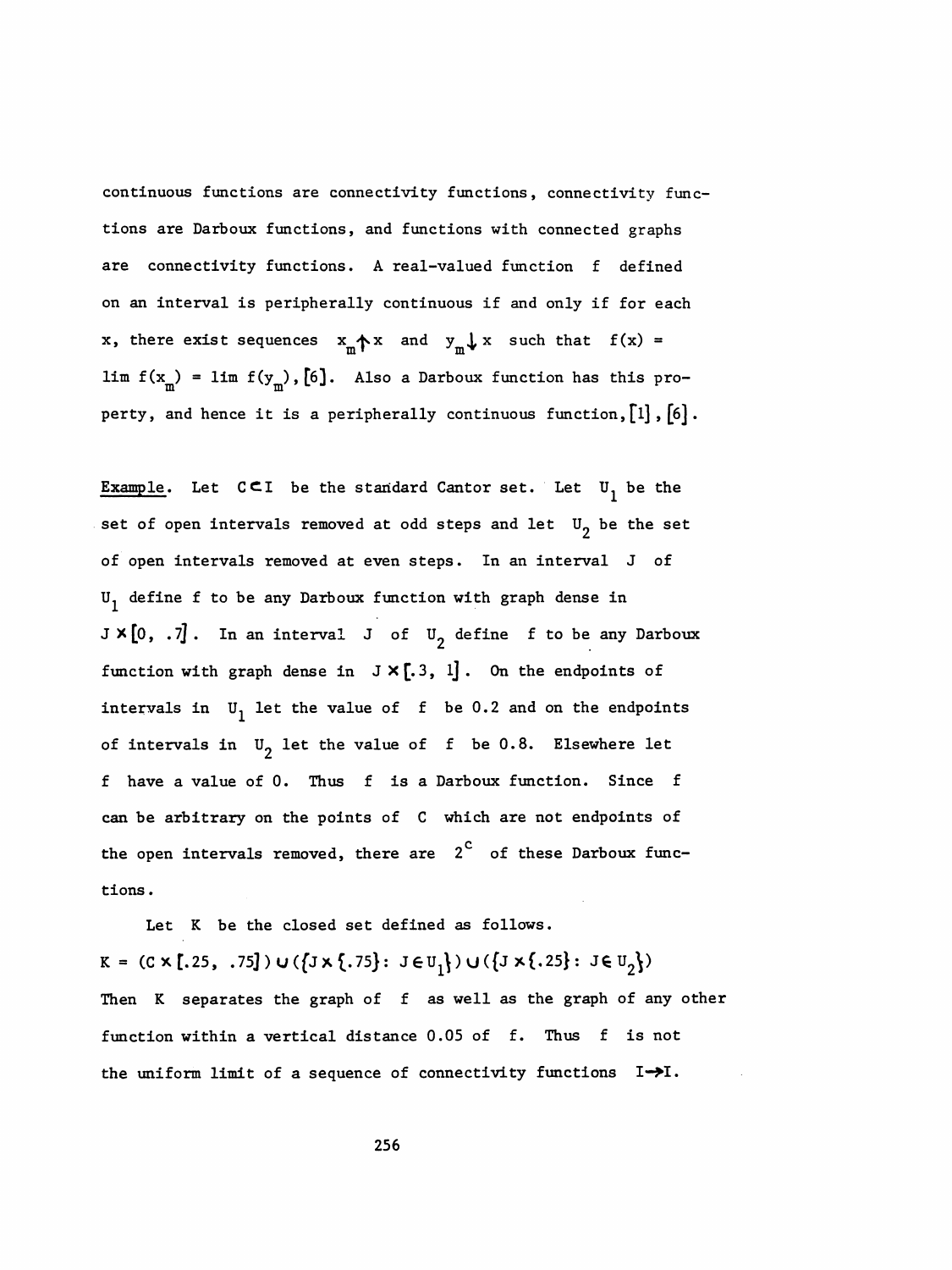Proof of proposition A. Choose any  $x \in X$  and let  $\xi > 0$ . Let U be an open set containing x and V be the open interval of radius  $\frac{1}{2} \xi$  about  $f(x)$ . Let N be such that if  $m \ge N$ , then  $|f_m(t) - f(t)|$  $\langle x \rangle \in \mathcal{K}$  for any t $\xi \in X$ . In particular  $f_m(x) \in V$  for any m ≥N. Let  $k \geq N$ . Since  $f^k_k$  is peripherally continuous and  $f^k_k(x) \in V$ , there exists an open set W such that  $x \in W \subset U$  and  $f^L_{\nu}(\text{bd}(W) \subset V$ . So  $|f_k(z) - f(x)| < \frac{1}{2} \xi$  for all  $z \in bd(W)$ .

Choose any  $y \in f(bd(W))$ . Then there exists  $z \in bd(W)$  such that  $f(z) = y$ . Now  $|y - f(x)| = |f(z) - f(x)|$ =  $|f(z) - f_k(z) + f_k(z) - f(x)|$  $\leq |f(z) - f_k(z)| + |f_k(z) - f(x)|$  $2\frac{1}{2}\xi + \frac{1}{2}\xi$ 

 $-5 =$ 

Thus  $y \in (f(x) - \epsilon, f(x) + \epsilon)$ , and hence  $f(bd(W))$  is a subset of  $(f(x) - \mathcal{E}, f(x) + \mathcal{E}).$ 

 Proof of proposition B. Since the uniform limit of Baire class 1 functions is a Baire class 1 function, the result follows from proposition A.

Proof of proposition C. Since on n-cells,  $n \ge 2$ , there is no dis tinction among connectivity functions and peripherally continuous functions, the results follows from proposition A.

The function  $f:I \rightarrow I$  defined by  $f(x) = 0$ , if x is rational; and  $f(x) = 1$ , if x is irrational, is a peripherally continuous function which is not the uniform limit of a sequence of Darboux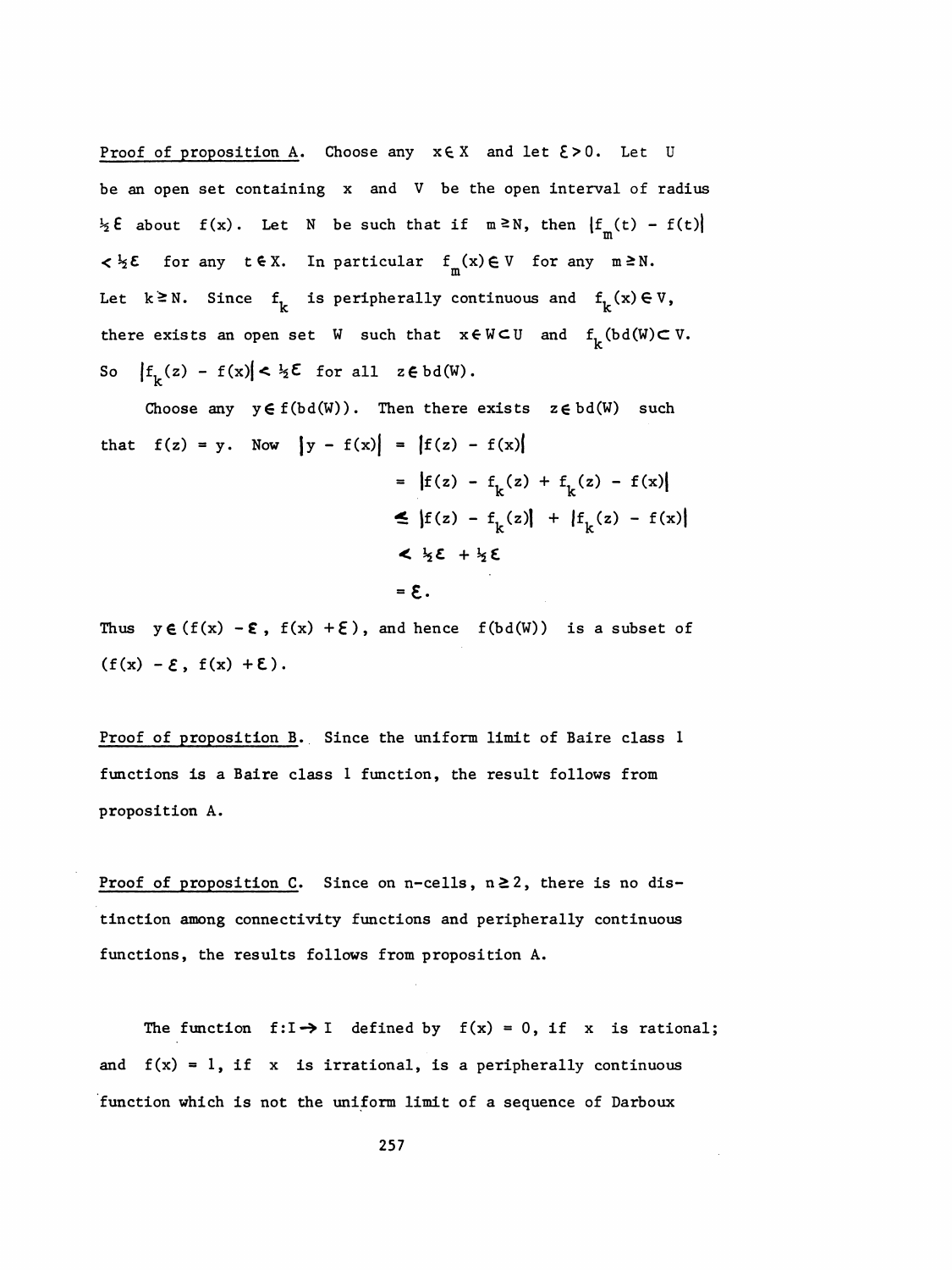functions. Thus to complete the set of relations among almost continuous, connectivity, Darboux, and peripherally continuous functions and their uniform limits leads to the following question.

Question. Does there exist a connectivity function  $f:I \rightarrow I$  that is not the uniform limit of a sequence of almost continuous functions  $f_m: I \rightarrow I$ ?

Referee's Remark. The reader should also see the paper, "On jumping functions by connected sets", Czech. Math. J. 22(1972), 435-448, by A. M. Bruckner and J. Ceder, where all possible in clusion (or non-inclusion) relationships between the function classes C (continuous), K (connected), U (weakly connected), and D (Darboux), and their uniform closures,  $\bar{C}$ ,  $\bar{K}$ ,  $\bar{U}$ , and  $\bar{D}$ , respectively are worked out except for the questions of whether  $D \subset \overline{K}$ (settled in this paper),  $U\subset\overline{K}$ , and  $\overline{K}\subset U$ .